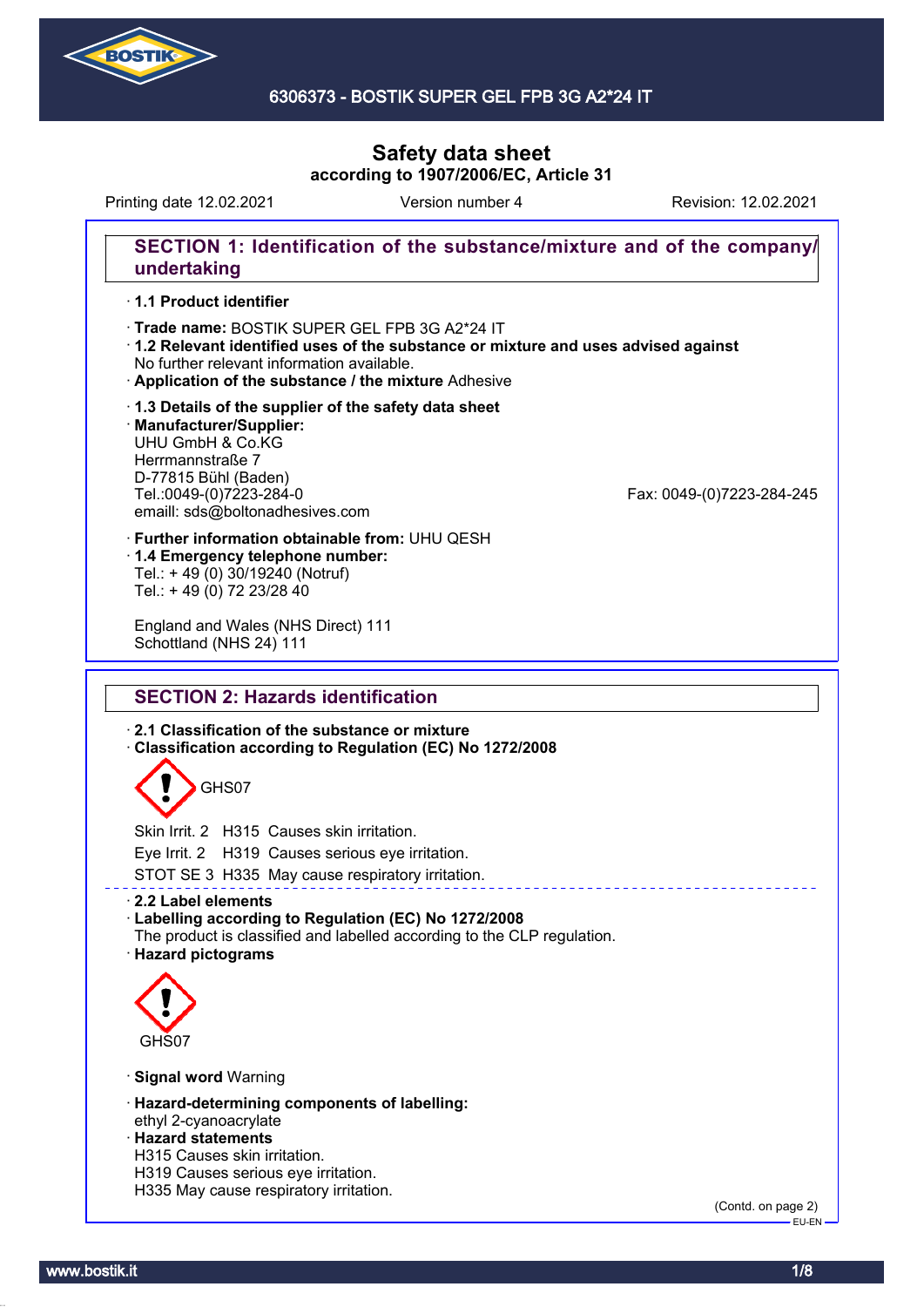

Printing date 12.02.2021 **Version number 4** Revision: 12.02.2021 Trade name: BOSTIK SUPER GEL FPB 3G A2\*24 IT (Contd. of page 1) · **Precautionary statements** P101 If medical advice is needed, have product container or label at hand.<br>P261 Mooid breathing vapours

- Avoid breathing vapours.
- P302+P352 IF ON SKIN: Wash with plenty of soap and water.
- P305+P351+P338 IF IN EYES: Rinse cautiously with water for several minutes. Remove contact lenses, if present and easy to do. Continue rinsing.
- P501 Dispose of contents/container in accordance with national regulations.
- · **Additional information:**
- Cyanoacrylate. Danger. Bonds skin and eyes in seconds. Keep out of the reach of children.
- · **2.3 Other hazards**
- · **Results of PBT and vPvB assessment**
- · **PBT:** Not applicable.
- · **vPvB:** Not applicable.

# **SECTION 3: Composition/information on ingredients**

· **3.2 Mixtures**

· **Description:** Adhesive

· **Dangerous components:**

CAS: 7085-85-0 EINECS: 230-391-5 Index number: 607-236-00-9 Reg.nr.: 01-2119527766-29- **XXXX** 

ethyl 2-cyanoacrylate

 Skin Irrit. 2, H315; Eye Irrit. 2, H319; STOT SE 3, H<sub>335</sub>

50-100%

· **Additional information:** For the wording of the listed hazard phrases refer to section 16.

#### **SECTION 4: First aid measures**

- · **4.1 Description of first aid measures**
- · **General information:** No special measures required.
- · **After inhalation:**

In case of unconsciousness place patient stably in side position for transportation.

· **After skin contact:** Immediately wash with water and soap and rinse thoroughly.

#### · **After eye contact:**

Rinse opened eye for several minutes under running water. If symptoms persist, consult a doctor.

- · **After swallowing:** If symptoms persist consult doctor.
- · **4.2 Most important symptoms and effects, both acute and delayed** No further relevant information available.

· **4.3 Indication of any immediate medical attention and special treatment needed** No further relevant information available.

## **SECTION 5: Firefighting measures**

- · **5.1 Extinguishing media**
- · **Suitable extinguishing agents:**

CO2, powder or water spray. Fight larger fires with water spray or alcohol resistant foam.

(Contd. on page 3) EU-EN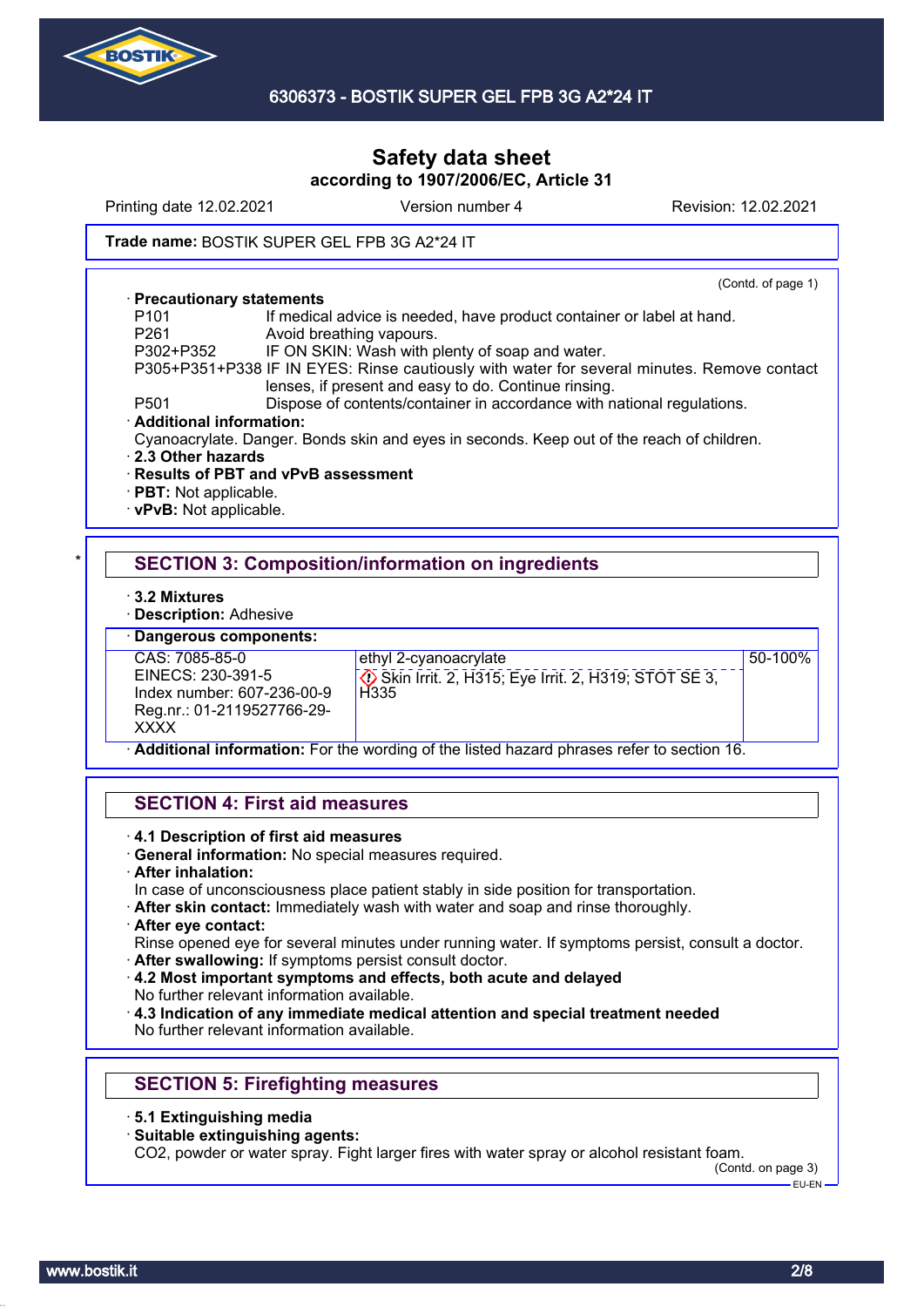

Printing date 12.02.2021 **Version number 4** Revision: 12.02.2021

(Contd. of page 2)

Trade name: BOSTIK SUPER GEL FPB 3G A2\*24 IT

· **5.2 Special hazards arising from the substance or mixture**

No further relevant information available.

· **5.3 Advice for firefighters**

· **Protective equipment:** No special measures required.

#### **SECTION 6: Accidental release measures**

· **6.1 Personal precautions, protective equipment and emergency procedures** Not required.

· **6.2 Environmental precautions:** Do not allow to enter sewers/ surface or ground water.

· **6.3 Methods and material for containment and cleaning up:**

Send for recovery or disposal in suitable receptacles.

Absorb with liquid-binding material (sand, diatomite, acid binders, universal binders, sawdust). Ensure adequate ventilation.

· **6.4 Reference to other sections** See Section 7 for information on safe handling. See Section 8 for information on personal protection equipment. See Section 13 for disposal information.

# **SECTION 7: Handling and storage**

· **7.1 Precautions for safe handling**

Ensure good ventilation/exhaustion at the workplace. Open and handle receptacle with care.

Prevent formation of aerosols.

· **Information about fire - and explosion protection:** No special measures required.

#### · **7.2 Conditions for safe storage, including any incompatibilities**

· **Storage:**

· **Requirements to be met by storerooms and receptacles:** No special requirements.

· **Information about storage in one common storage facility:** Not required.

· **Further information about storage conditions:** Keep container tightly sealed.

- · **Storage class:** 10
- · **7.3 Specific end use(s)** No further relevant information available.

#### **SECTION 8: Exposure controls/personal protection**

· **Additional information about design of technical facilities:** No further data; see item 7.

- · **8.1 Control parameters**
- · **Ingredients with limit values that require monitoring at the workplace:**

The product does not contain any relevant quantities of materials with critical values that have to be monitored at the workplace.

· **Additional information:** The lists valid during the making were used as basis.

- · **8.2 Exposure controls**
- · **Personal protective equipment:**
- · **General protective and hygienic measures:**

The usual precautionary measures are to be adhered to when handling chemicals. Keep away from foodstuffs, beverages and feed.

Immediately remove all soiled and contaminated clothing

(Contd. on page 4) EU-EN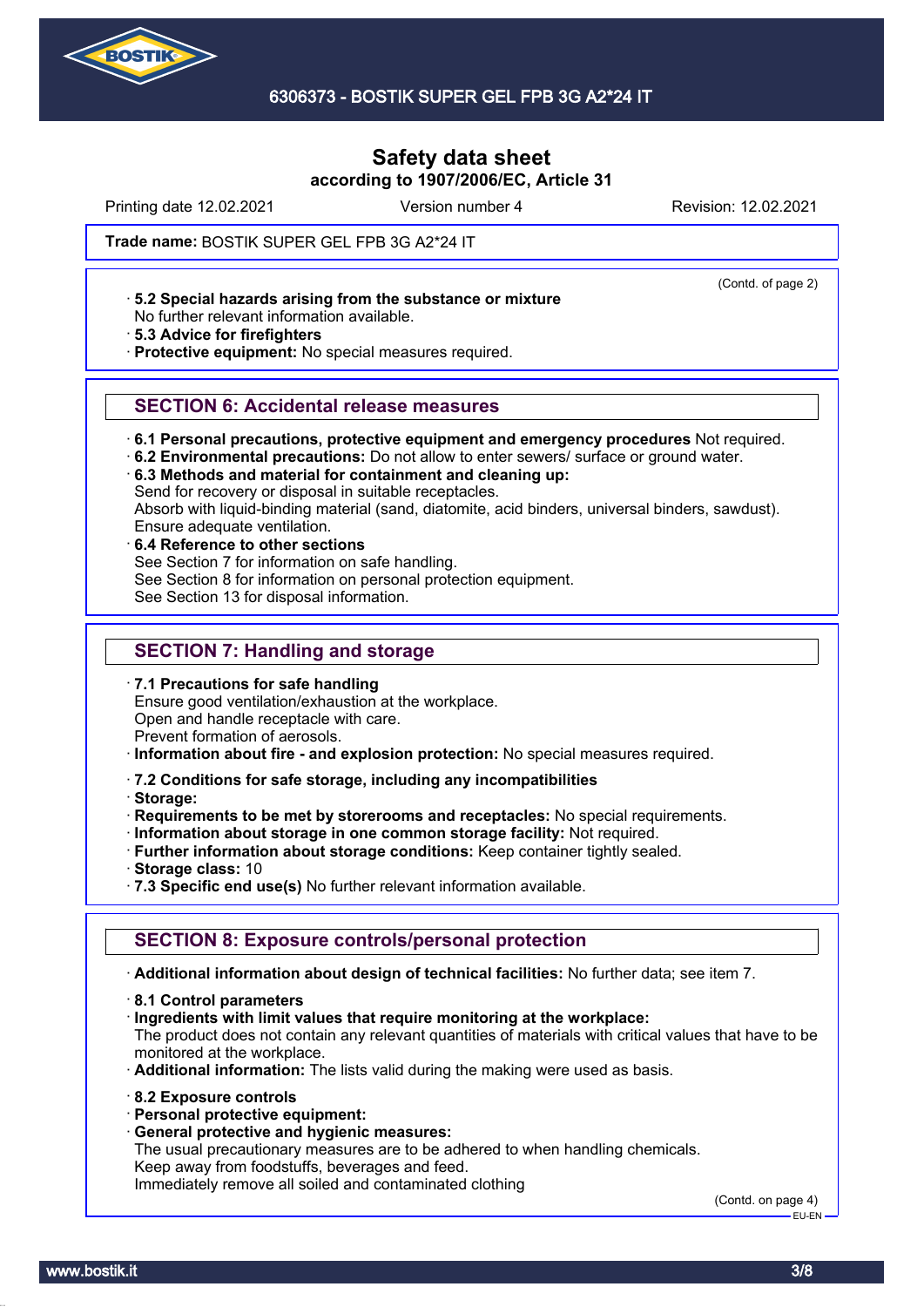

Printing date 12.02.2021 **Version number 4** Revision: 12.02.2021

#### Trade name: BOSTIK SUPER GEL FPB 3G A2\*24 IT

(Contd. of page 3) Wash hands before breaks and at the end of work. Do not inhale gases / fumes / aerosols. Avoid contact with the eyes and skin. · **Respiratory protection:** Not required. · **Protection of hands:** Protective gloves The glove material has to be impermeable and resistant to the product/ the substance/ the preparation. Selection of the glove material on consideration of the penetration times, rates of diffusion and the degradation · **Material of gloves** Nitrile gloves with a material thickness of > 0.1 mm (penetration time < 30s). Protective nitrile rubber gloves according to EN 374 are recommended for prolonged contact. Material thickness > 0.4 mm Breakthrough time > 30 minutes · **Penetration time of glove material** The exact break through time has to be found out by the manufacturer of the protective gloves and has to be observed. · **Eye protection:** Safety glasses Tightly sealed goggles

Goggles recommended during refilling

| .9.1 Information on basic physical and chemical properties |                 |  |
|------------------------------------------------------------|-----------------|--|
| <b>General Information</b>                                 |                 |  |
| · Appearance:                                              |                 |  |
| Form:                                                      | Pasty           |  |
| Colour:                                                    | Colourless      |  |
| · Odour:                                                   | Characteristic  |  |
| Odour threshold:                                           | Not determined. |  |
| $\cdot$ pH-value:                                          | Not determined. |  |
| $\cdot$ Change in condition                                |                 |  |
| Melting point/freezing point:                              | Undetermined.   |  |
| Initial boiling point and boiling range: 60 °C             |                 |  |
| · Flash point:                                             | 82 °C           |  |
| · Flammability (solid, gas):                               | Not applicable. |  |
| · Decomposition temperature:                               | Not determined. |  |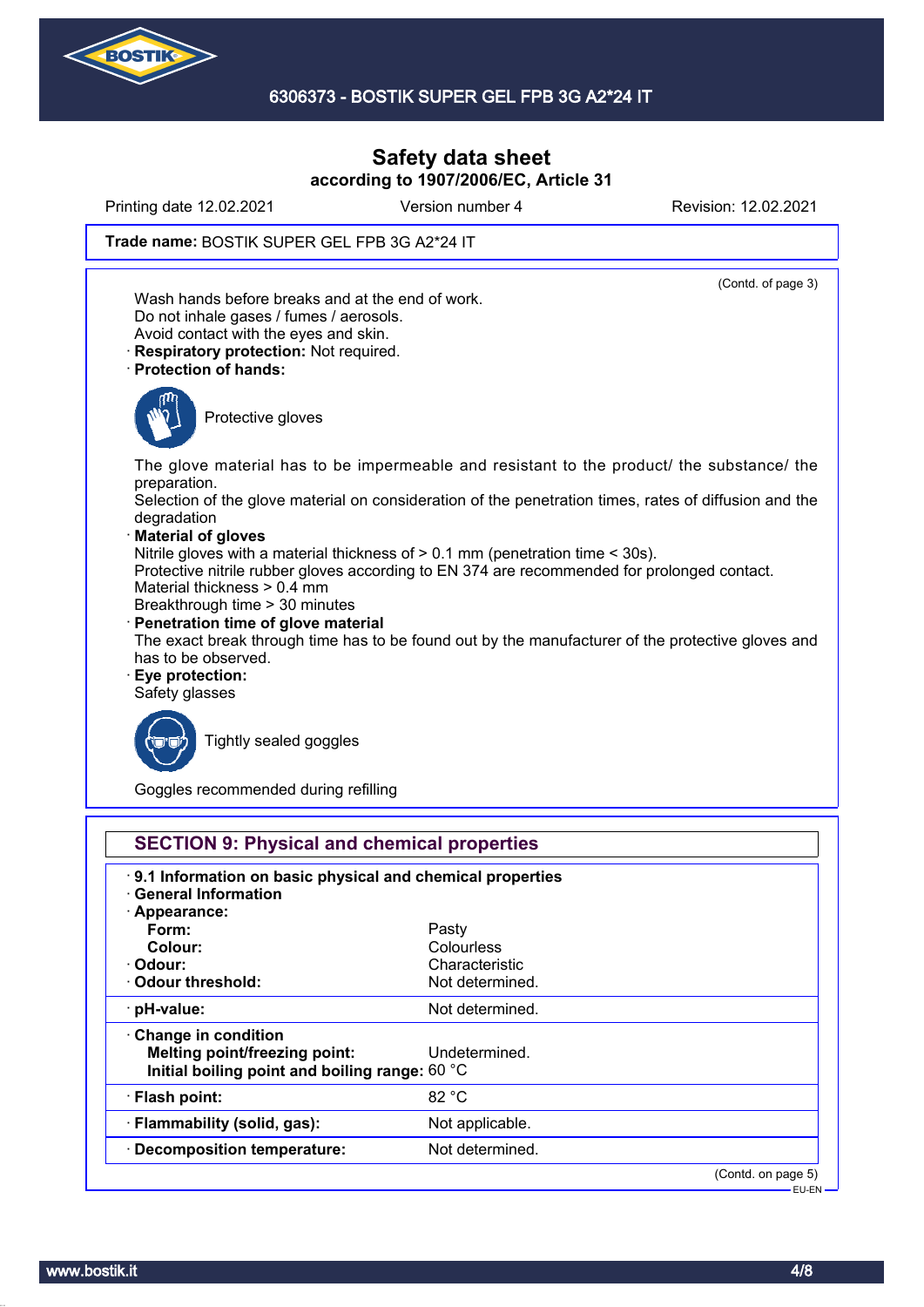

Printing date 12.02.2021 **Version number 4** Revision: 12.02.2021

#### Trade name: BOSTIK SUPER GEL FPB 3G A2\*24 IT

|                                           | (Contd. of page 4)                                                                                                                                                    |  |
|-------------------------------------------|-----------------------------------------------------------------------------------------------------------------------------------------------------------------------|--|
| · Auto-ignition temperature:              | Product is not selfigniting.                                                                                                                                          |  |
| <b>Explosive properties:</b>              | Product does not present an explosion hazard.                                                                                                                         |  |
| <b>Explosion limits:</b>                  |                                                                                                                                                                       |  |
| Lower:                                    | Not determined.                                                                                                                                                       |  |
| Upper:                                    | Not determined.                                                                                                                                                       |  |
| · Vapour pressure:                        | Not determined.                                                                                                                                                       |  |
| Density at 20 °C:                         | 1.092 $g/cm^{3}$                                                                                                                                                      |  |
| <b>Relative density</b>                   | Not determined.                                                                                                                                                       |  |
| · Vapour density                          | Not determined.                                                                                                                                                       |  |
| <b>Evaporation rate</b>                   | Not determined.                                                                                                                                                       |  |
| · Solubility in / Miscibility with        |                                                                                                                                                                       |  |
| water:                                    | Not miscible or difficult to mix.                                                                                                                                     |  |
| · Partition coefficient: n-octanol/water: | Not determined.                                                                                                                                                       |  |
| · Viscosity:                              |                                                                                                                                                                       |  |
| Dynamic at 20 °C:                         | $1000$ mPas                                                                                                                                                           |  |
| Kinematic:                                | Not determined.                                                                                                                                                       |  |
| · Solvent content:                        |                                                                                                                                                                       |  |
| Solids content:                           | 10.0%                                                                                                                                                                 |  |
| ⋅ 9.2 Other information                   | All relevant physical data were determined for the<br>mixture. All non-determined data are not measurable or<br>not relevant for the characterization of the mixture. |  |
|                                           |                                                                                                                                                                       |  |

## **SECTION 10: Stability and reactivity**

· **10.1 Reactivity** No further relevant information available.

- · **10.2 Chemical stability**
- · **Thermal decomposition / conditions to be avoided:**
- No decomposition if used according to specifications.
- · **10.3 Possibility of hazardous reactions** No dangerous reactions known.
- · **10.4 Conditions to avoid** No further relevant information available.
- · **10.5 Incompatible materials:** No further relevant information available.
- · **10.6 Hazardous decomposition products:** No dangerous decomposition products known.

## **SECTION 11: Toxicological information**

- · **11.1 Information on toxicological effects**
- · **Acute toxicity** Based on available data, the classification criteria are not met.
- · **Primary irritant effect:**
- · **Skin corrosion/irritation**
- Causes skin irritation.
- · **Serious eye damage/irritation**
- Causes serious eye irritation.
- · **Respiratory or skin sensitisation** Based on available data, the classification criteria are not met.

(Contd. on page 6)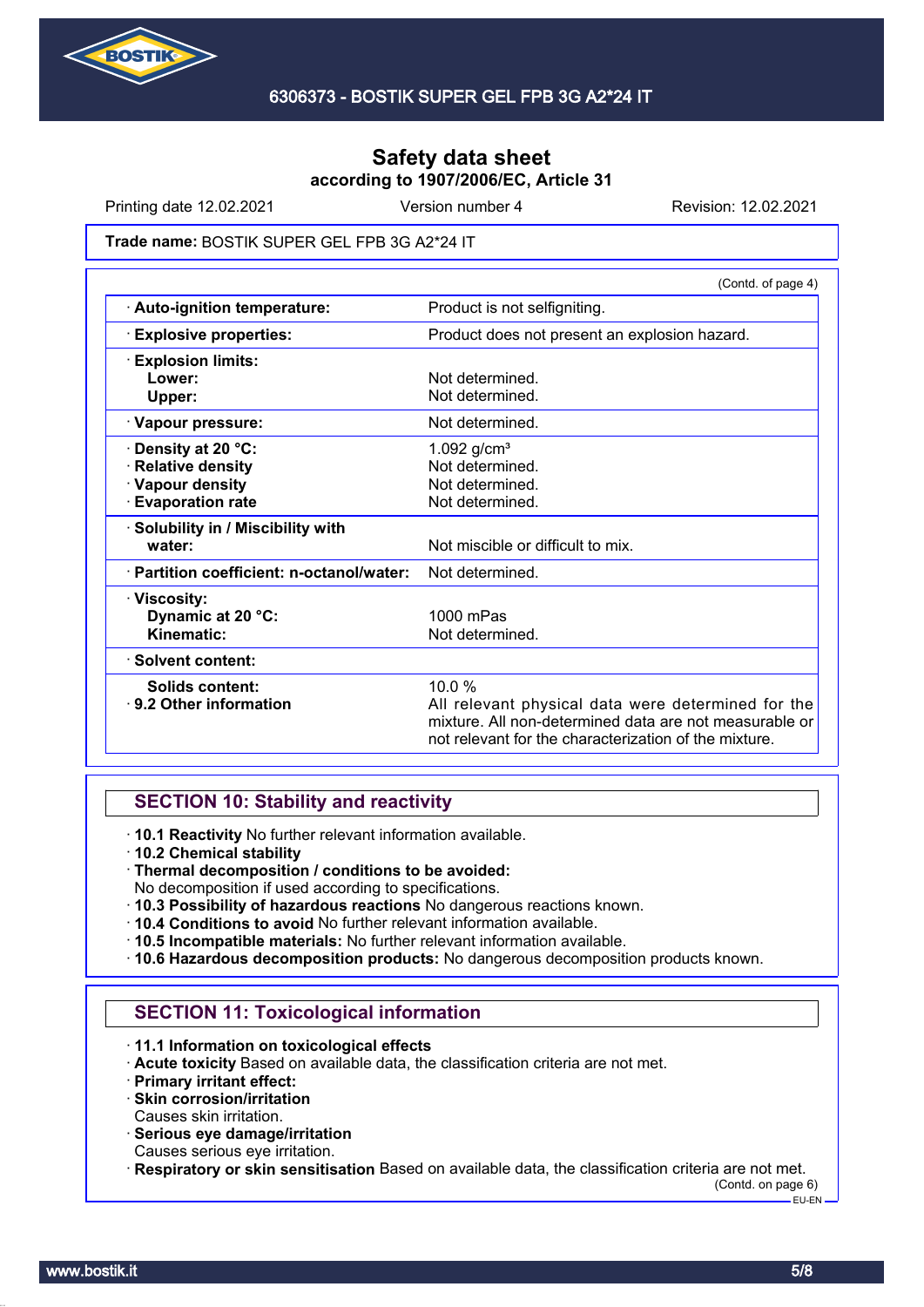

Printing date 12.02.2021 **Version number 4** Revision: 12.02.2021

(Contd. of page 5)

#### Trade name: BOSTIK SUPER GEL FPB 3G A2\*24 IT

· **Acute effects (acute toxicity, irritation and corrosivity)** Not applicable.

· **Sensitisation** Not applicable.

· **Repeated dose toxicity** Not applicable.

· **CMR effects (carcinogenity, mutagenicity and toxicity for reproduction)**

· **Germ cell mutagenicity** Not applicable.

· **Carcinogenicity** Based on available data, the classification criteria are not met.

· **Reproductive toxicity** Based on available data, the classification criteria are not met.

· **STOT-single exposure**

May cause respiratory irritation.

· **STOT-repeated exposure** Based on available data, the classification criteria are not met.

· **Aspiration hazard** Based on available data, the classification criteria are not met.

### **SECTION 12: Ecological information**

· **12.1 Toxicity**

· **Aquatic toxicity:** No further relevant information available.

· **12.2 Persistence and degradability** No further relevant information available.

· **12.3 Bioaccumulative potential** No further relevant information available.

· **12.4 Mobility in soil** No further relevant information available.

· **Additional ecological information:**

· **General notes:**

Water hazard class 1 (German Regulation) (Self-assessment): slightly hazardous for water Do not allow undiluted product or large quantities of it to reach ground water, water course or sewage system.

· **12.5 Results of PBT and vPvB assessment**

· **PBT:** Not applicable.

· **vPvB:** Not applicable.

· **12.6 Other adverse effects** No further relevant information available.

### **SECTION 13: Disposal considerations**

· **13.1 Waste treatment methods**

· **Recommendation**

Must not be disposed together with household garbage. Do not allow product to reach sewage system.

Disposal must be made according to official regulations.

- · **Uncleaned packaging:**
- **Recommendation:** Disposal must be made according to official regulations.

#### **SECTION 14: Transport information**

· **14.1 UN-Number**

**ADR/ADN, IMDG, IATA** not regulated -

ADN **ADN** not regulated

(Contd. on page 7) EU-EN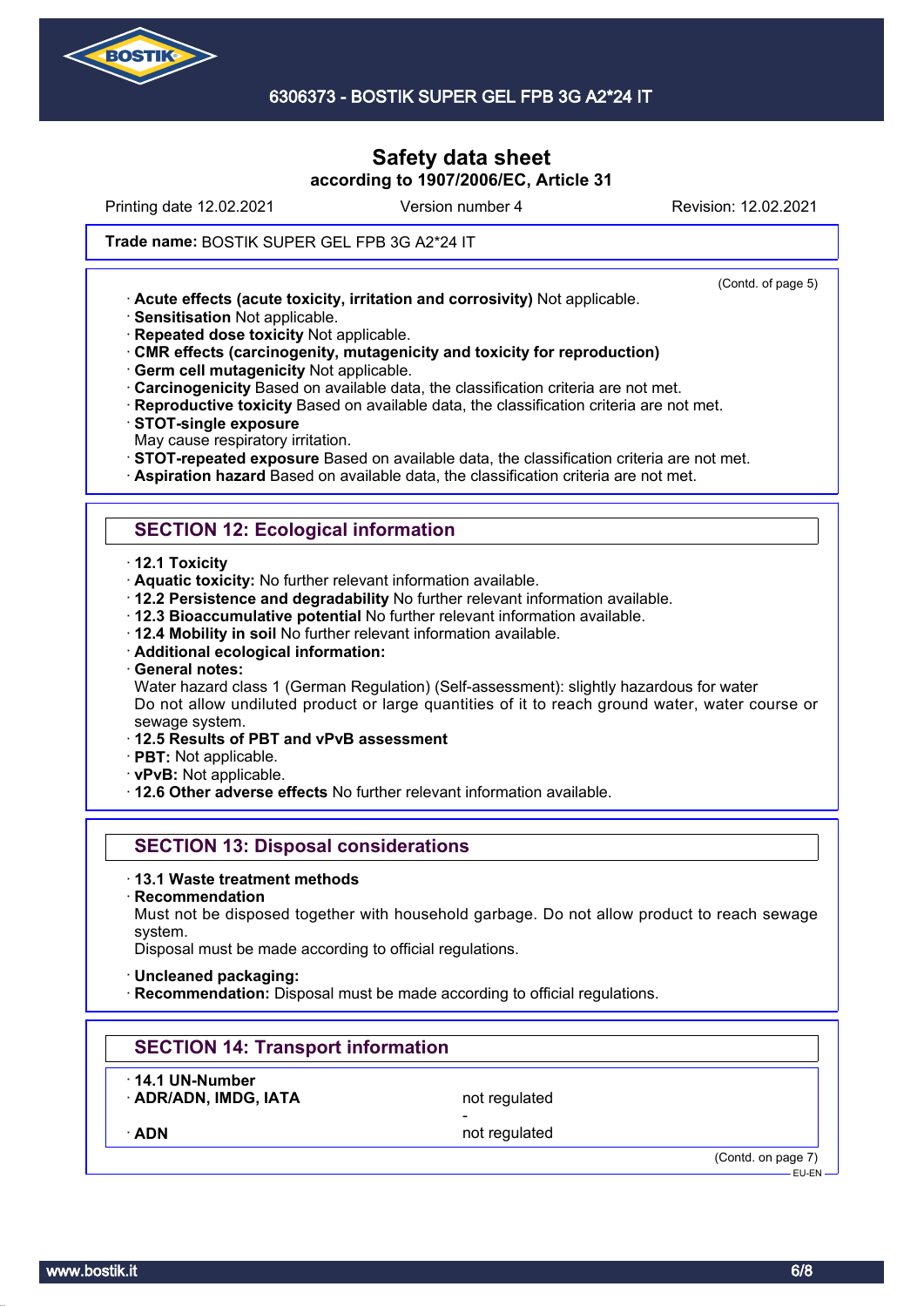

Printing date 12.02.2021 **Version number 4** Revision: 12.02.2021

Trade name: BOSTIK SUPER GEL FPB 3G A2\*24 IT

|                                                                            | (Contd. of page 6)                                      |
|----------------------------------------------------------------------------|---------------------------------------------------------|
| 14.2 UN proper shipping name<br>· ADR/ADN, ADN, IMDG, IATA                 | not regulated                                           |
| 14.3 Transport hazard class(es)                                            |                                                         |
| · ADR/ADN, ADN, IMDG, IATA<br>· Class                                      | not regulated                                           |
| 14.4 Packing group<br>· ADR/ADN, IMDG, IATA                                | not regulated                                           |
| 14.5 Environmental hazards:                                                | Not applicable.                                         |
| 14.6 Special precautions for user                                          | Not applicable.                                         |
| 14.7 Transport in bulk according to Annex II<br>of Marpol and the IBC Code | Not applicable.                                         |
| · Transport/Additional information:                                        | Not dangerous according to the above<br>specifications. |
| · UN "Model Regulation":                                                   | not regulated                                           |

## **SECTION 15: Regulatory information**

- · **15.1 Safety, health and environmental regulations/legislation specific for the substance or mixture**
- · **Directive 2012/18/EU**

· **Named dangerous substances - ANNEX I** None of the ingredients is listed.

· **REGULATION (EC) No 1907/2006 ANNEX XVII** Conditions of restriction: 3

· **DIRECTIVE 2011/65/EU on the restriction of the use of certain hazardous substances in electrical and electronic equipment – Annex II**

None of the ingredients is listed.

· **15.2 Chemical safety assessment:** A Chemical Safety Assessment has not been carried out.

## **SECTION 16: Other information**

This information is based on our present knowledge. However, this shall not constitute a guarantee for any specific product features and shall not establish a legally valid contractual relationship.

#### · **Relevant phrases**

H315 Causes skin irritation.

- H319 Causes serious eye irritation.
- H335 May cause respiratory irritation.

| Classification according to Regulation (EC) No 1272/2008                                    |                                                      |  |
|---------------------------------------------------------------------------------------------|------------------------------------------------------|--|
| Skin corrosion/irritation                                                                   | The classification of the mixture is generally based |  |
| Serious eye damage/eye irritation                                                           | on the calculation method using substance data       |  |
| Specific target organ toxicity (single exposure) according to Regulation (EC) No 1272/2008. |                                                      |  |
|                                                                                             |                                                      |  |

- · **Department issuing SDS:** UHU QESH
- · **Contact:** UHU QESH

(Contd. on page 8)

EU-EN